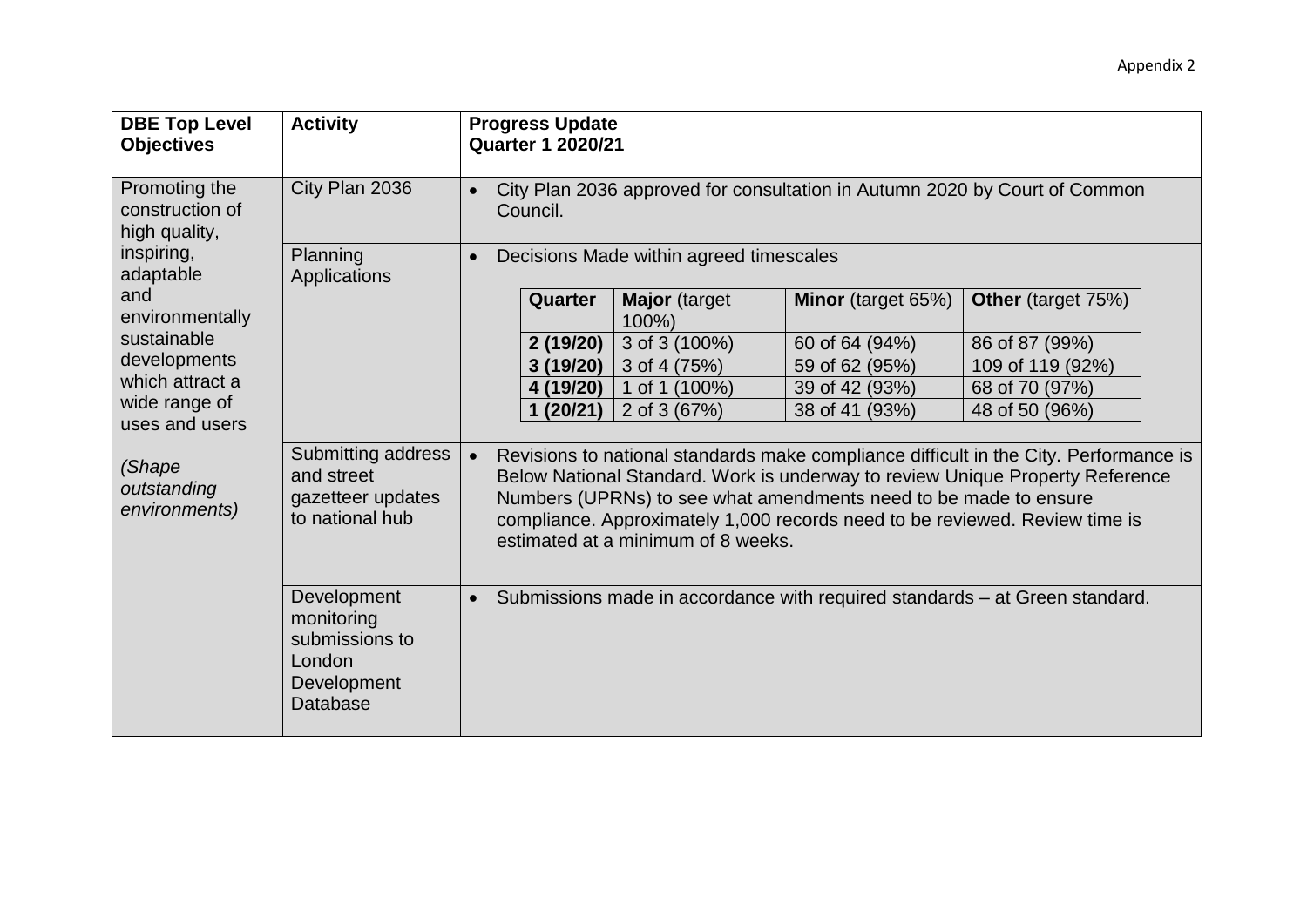|                                                | Process CON29<br>searches in<br>average 4 working                                   | New IT based Con29 system set up to replace paper-based system<br>$\bullet$<br>CON29 searches processed in average 19 working days (NB period includes                                                                                                                                                         |
|------------------------------------------------|-------------------------------------------------------------------------------------|----------------------------------------------------------------------------------------------------------------------------------------------------------------------------------------------------------------------------------------------------------------------------------------------------------------|
|                                                | days.                                                                               | service disruption caused by COVID-19)                                                                                                                                                                                                                                                                         |
| Advancing a<br>flexible<br>infrastructure that | Improve efficiency<br>and effectiveness<br>of lighting                              | Q1 carbon usage down 35% from last year, 44% lower than 2 years ago<br>$\bullet$                                                                                                                                                                                                                               |
| adapts to<br>increasing                        |                                                                                     | Q1 street lighting energy usage down 29%, 32% lower than 2 years ago<br>$\bullet$<br>LED lighting replacement scheme continues with the side roads and alleyways.                                                                                                                                              |
| capacity and<br>changing                       |                                                                                     | There are expected to be significant energy savings with the successful trial of                                                                                                                                                                                                                               |
| demands.                                       |                                                                                     | dimming most of the City lights to 30% throughout the lockdown so far. (Trial<br>ongoing, target of overall energy savings of 50% for the whole scheme)                                                                                                                                                        |
| (Shape<br>outstanding                          |                                                                                     |                                                                                                                                                                                                                                                                                                                |
| environments)                                  | Working with<br>Transport for<br>London and other<br>operators to<br>improve public | Supporting Transport for London messaging around public transport as part of<br>$\bullet$<br>COVID-19 recovery. Chair of Policy & Resources and Chair of Planning &<br>Transportation have written to the Secretary of State for Transport urging the<br>Government to restore confidence in public transport. |
|                                                | transport access                                                                    |                                                                                                                                                                                                                                                                                                                |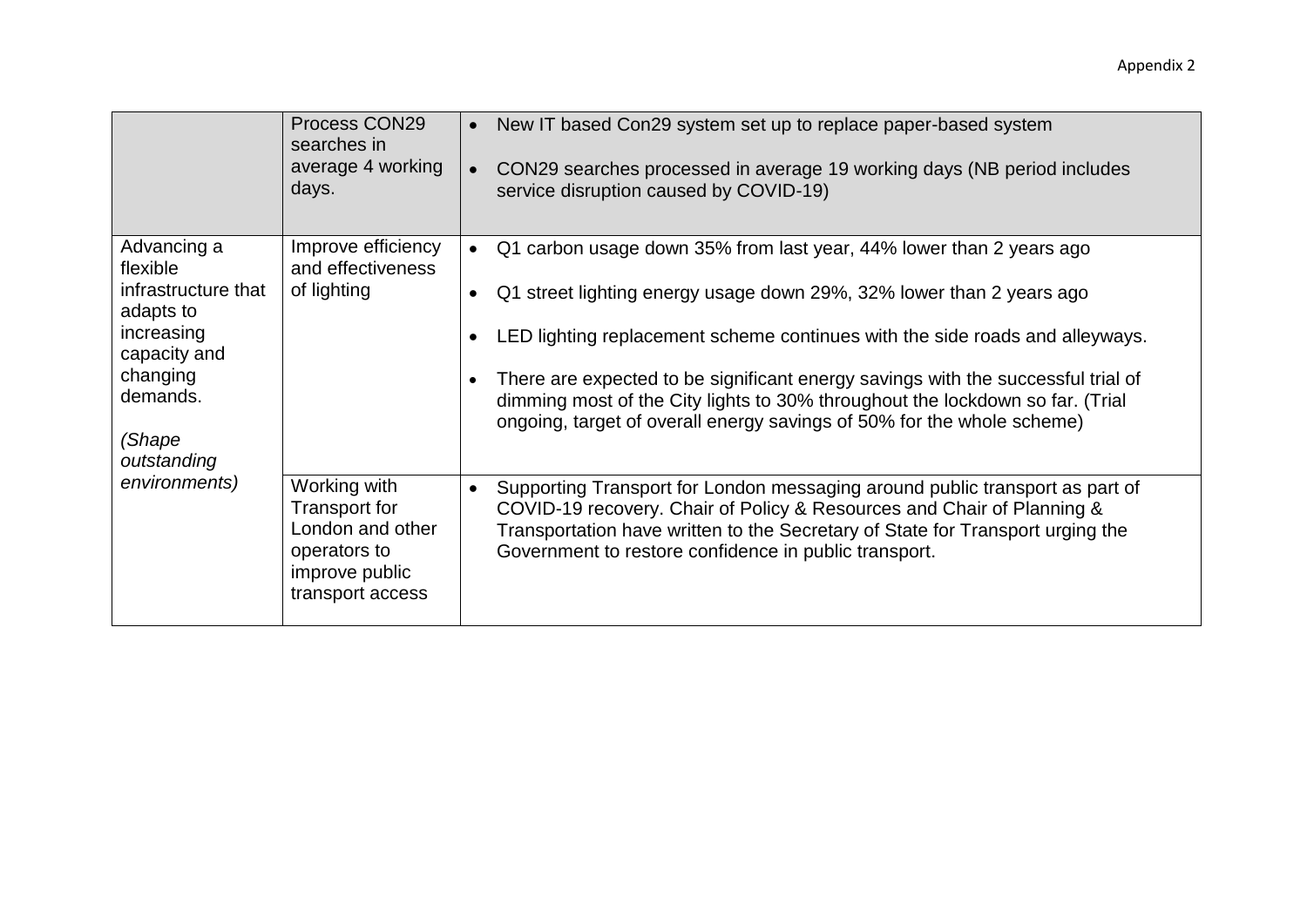|                                                                         | Deliver delivery<br>and servicing<br>elements of<br><b>Transport Strategy</b>                                                                                    | Prepared and distributed delivery and servicing guidance for City businesses to<br>support COVID-19 recovery.<br>6 Delivery and Service Plans approved:<br>$\bullet$<br>55 Moorgate<br>3 St Helen's Place<br>60 Moorgate<br>68 King William Street<br>100 Liverpool Street<br>Farringdon East Crossrail OSD |
|-------------------------------------------------------------------------|------------------------------------------------------------------------------------------------------------------------------------------------------------------|-------------------------------------------------------------------------------------------------------------------------------------------------------------------------------------------------------------------------------------------------------------------------------------------------------------|
| Creating a<br>welcoming seven-<br>day City that is<br>inclusive, clean, | Increasing<br>pedestrian priority                                                                                                                                | A range of pedestrian priority measures have been rolled out as part of COVID-19<br>recovery programme, including pedestrian priority streets with timed access<br>restrictions and reallocating carriageway space to provide space for social<br>distancing.                                               |
| secure and<br>accessible                                                | <b>Bank on Safety</b>                                                                                                                                            | Footway widening completed and installation of new traffic signals will be complete<br>$\bullet$<br>in Q2.                                                                                                                                                                                                  |
| (Contribute to a<br>flourishing<br>society)                             | City of London<br><b>Street Accessibility</b><br>Standard                                                                                                        | Delivery has been delayed until 20/21. The research phase is currently on hold due<br>to COVID-19.                                                                                                                                                                                                          |
|                                                                         | Establishment of<br><b>Planning Guidance</b><br>on lighting and<br>embedding the<br>principles of the<br><b>Lighting Strategy</b><br>into public realm<br>design | Research on sociological impact of lighting completed for Culture Mile area.<br>$\bullet$<br>Principles of Lighting Strategy embedded in Public Realm project development and<br>design.                                                                                                                    |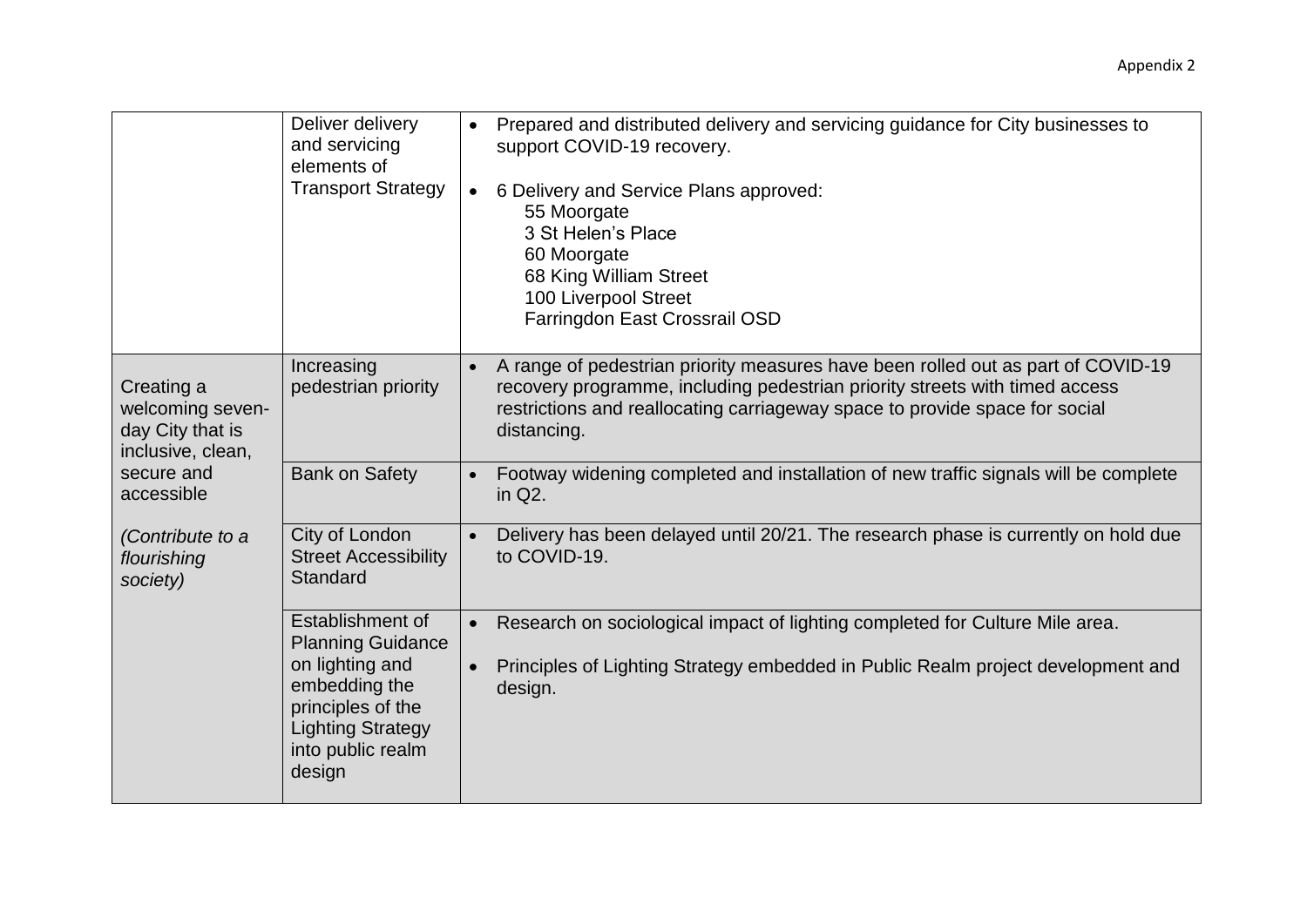| Improving the<br>quality and safety<br>of the<br>environment<br>for businesses,<br>workers, residents | <b>City Cluster Zero</b><br><b>Emission Zone</b><br><b>Healthy Streets</b> | • Zero Emission Zone requirements are being reviewed in light of COVID-19 impacts<br>on traffic levels and air quality. Temporary measures delivered as part of COVID-19<br>recovery may provide an opportunity to accelerate/refocus delivery. The City Cluster<br>programme report was presented at 14 July Planning and Transportation Committee<br>meeting.<br>Healthy Streets Plan and modelling paused due to COVID-19.<br>$\bullet$ |                |                |                |                |  |
|-------------------------------------------------------------------------------------------------------|----------------------------------------------------------------------------|--------------------------------------------------------------------------------------------------------------------------------------------------------------------------------------------------------------------------------------------------------------------------------------------------------------------------------------------------------------------------------------------------------------------------------------------|----------------|----------------|----------------|----------------|--|
| and visitors                                                                                          | All Change at Bank                                                         |                                                                                                                                                                                                                                                                                                                                                                                                                                            |                |                |                |                |  |
| (Contribute to a<br>flourishing<br>society)                                                           |                                                                            | Gateway 3 report approved in May reducing the number of arm closure/restriction<br>options to three. More detailed design on these three options has started. Gateway<br>4 is planned for the autumn.                                                                                                                                                                                                                                      |                |                |                |                |  |
|                                                                                                       | <b>Building Control</b>                                                    |                                                                                                                                                                                                                                                                                                                                                                                                                                            |                |                |                |                |  |
|                                                                                                       |                                                                            |                                                                                                                                                                                                                                                                                                                                                                                                                                            | Q <sub>2</sub> | Q <sub>3</sub> | Q <sub>4</sub> | Q <sub>1</sub> |  |
|                                                                                                       |                                                                            |                                                                                                                                                                                                                                                                                                                                                                                                                                            | (19/20)        | (19/20)        | (19/20)        | (20/21)        |  |
|                                                                                                       |                                                                            | Standard 5 week applications decisions                                                                                                                                                                                                                                                                                                                                                                                                     | 100%           | 100%           | 88%            | 100%           |  |
|                                                                                                       |                                                                            | within the timescale. (Target 90%)                                                                                                                                                                                                                                                                                                                                                                                                         | 15 of 15       | 13 of 13       | 22 of 25       | 9 of 9         |  |
|                                                                                                       |                                                                            | 8 week applications decisions within the                                                                                                                                                                                                                                                                                                                                                                                                   | 96%            | 100%           | 88%            | 100%           |  |
|                                                                                                       |                                                                            | timescale where this has been agreed<br>(Target 90%)                                                                                                                                                                                                                                                                                                                                                                                       | 22 of 23       | 19 of 19       | 28 of 32       | 10 of 10       |  |
|                                                                                                       |                                                                            | Completion certificates issued within 10                                                                                                                                                                                                                                                                                                                                                                                                   | 100%           | 100%           | 98%            | 91%            |  |
|                                                                                                       |                                                                            | days of the final inspection of completed<br>building work. (Target 85%)                                                                                                                                                                                                                                                                                                                                                                   | 47 of 47       | 42 of 42       | 58 of 59       | 10 of 11       |  |
|                                                                                                       |                                                                            |                                                                                                                                                                                                                                                                                                                                                                                                                                            |                |                |                |                |  |
| Ensuring the built<br>environment,<br>businesses and                                                  | Strengthening our<br>response to<br>environmental and                      | Submitted City Corporation's flood risk objectives to the Environment Agency for the<br>Flood Risk Management Plan (FRMP) Cycle 2                                                                                                                                                                                                                                                                                                          |                |                |                |                |  |
| people take                                                                                           | Climate change                                                             | Drafted Flood Risk Measures for City Corporation approval prior to submission to<br><b>Environment Agency</b>                                                                                                                                                                                                                                                                                                                              |                |                |                |                |  |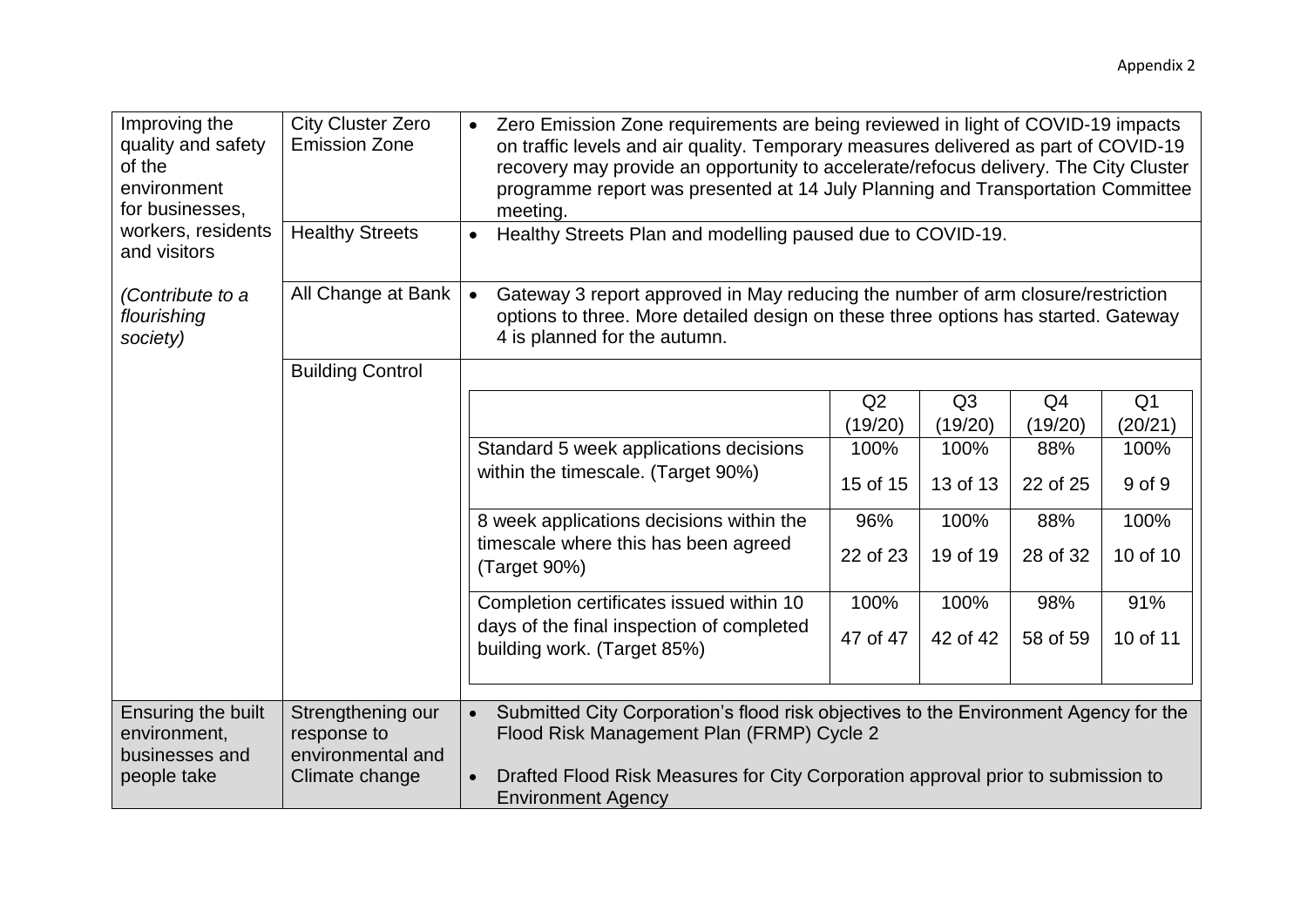| action on and are<br>resilient to climate<br>change.                                 | issues facing the<br>City                                                            | Drafted Flood Emergency Plans guidance for Planning<br>Continued management of riverside survey during COVID-19 lockdown - drone                                                                                                                                                                               |
|--------------------------------------------------------------------------------------|--------------------------------------------------------------------------------------|----------------------------------------------------------------------------------------------------------------------------------------------------------------------------------------------------------------------------------------------------------------------------------------------------------------|
| (Shape<br>outstanding                                                                |                                                                                      | survey delayed until July due to COVID-19, windy weather and tides.                                                                                                                                                                                                                                            |
| environments)                                                                        |                                                                                      | Continued management of Buro Happold Climate Resilience project including<br>external workshop on Zoom, completion of Climate Projections report and Strategic<br>Implications report.                                                                                                                         |
|                                                                                      |                                                                                      | Promotion of Climate Resilience agenda internally through apprentice workshop and<br>discussions with public realm, housing, public health, Barbican Centre and City<br>Surveyors.                                                                                                                             |
|                                                                                      |                                                                                      | Consultation responses on behalf of the City Corporation to the Marine Management<br>Organisation, SuDS review, MET office, and Thames Estuary 2100 review.                                                                                                                                                    |
|                                                                                      |                                                                                      | Represented City of London Corporation at the London Climate Change Partnership<br>(LCCP), London Council's Resilient and Green working group, London<br>Environmental Coordinators Forum (LECF) and London Drainage Engineers Group<br>(LoDEG).                                                               |
| Enabling digital<br>connectivity that<br>meets changing<br>business<br>and lifestyle | Fibre providers to<br>complete roll out of<br>Fibre to all 12 CoL<br>housing estates | Completion is expected by December 2020. Was previously expected to be<br>$\bullet$<br>completed by October 2020, delays due to COVID-19.                                                                                                                                                                      |
| needs<br>(Shape<br>outstanding<br>environments)                                      | Increase small cell<br>locations                                                     | Proposals reviewed with Freshwave to discuss 5G small cells rollout. Discussions<br>$\bullet$<br>undertaken with Highways and Comptrollers. Further in-depth proposal required<br>from Freshwave. Committee report to Streets & Walkways expected in October<br>2020. Deployment on track to begin in Q4 2020. |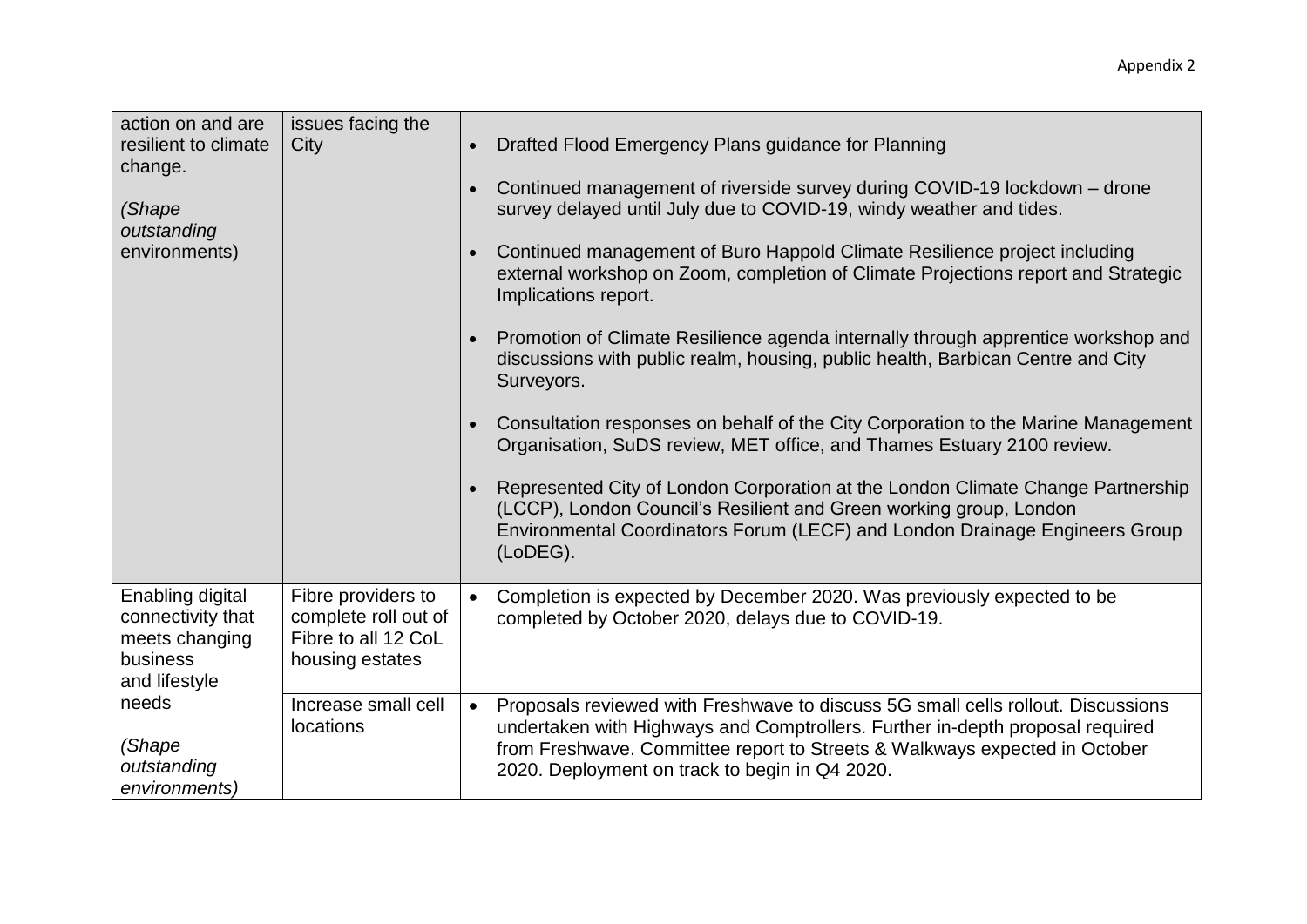|                                                                      | <b>Increase Wireless</b><br>and mobile<br>infrastructure                                                          | City Surveyors appointed Lambert Smith Hampton as Specialist Telecoms Advisor<br>to enable offering of CoL properties to mobile operators for deployment of 5G<br>equipment. Committee approval granted to install 5G equipment on CoL housing<br>estates. Deployment expected Q4 2020/21.            |                                                                 |                                                                                                                                                                   |  |
|----------------------------------------------------------------------|-------------------------------------------------------------------------------------------------------------------|-------------------------------------------------------------------------------------------------------------------------------------------------------------------------------------------------------------------------------------------------------------------------------------------------------|-----------------------------------------------------------------|-------------------------------------------------------------------------------------------------------------------------------------------------------------------|--|
|                                                                      | Ensure internal<br>and public-facing<br>GIS services are<br>available 99% of<br>the working day                   | GIS services available during Q1 at 98.90%<br>$\bullet$                                                                                                                                                                                                                                               |                                                                 |                                                                                                                                                                   |  |
|                                                                      | Freedom of                                                                                                        |                                                                                                                                                                                                                                                                                                       |                                                                 |                                                                                                                                                                   |  |
|                                                                      | Information                                                                                                       | Year                                                                                                                                                                                                                                                                                                  | <b>FOI/EIR Responses within 20</b>                              | <b>Complaint Responses</b>                                                                                                                                        |  |
|                                                                      | requests and                                                                                                      |                                                                                                                                                                                                                                                                                                       | working days (90% target)                                       | within 10 working days                                                                                                                                            |  |
|                                                                      | complaints                                                                                                        | Q1 (18/19)                                                                                                                                                                                                                                                                                            | 51 of 53 (96%)                                                  | 11 of 11 (100%)                                                                                                                                                   |  |
|                                                                      |                                                                                                                   | Q1 (19/20)                                                                                                                                                                                                                                                                                            | 57 of 60 (95%)                                                  | 6 of 9 (67%)                                                                                                                                                      |  |
|                                                                      |                                                                                                                   | Q1 (20/21)                                                                                                                                                                                                                                                                                            | 31 of 35 (89%)                                                  | 3 of 5 (60%)                                                                                                                                                      |  |
|                                                                      |                                                                                                                   |                                                                                                                                                                                                                                                                                                       |                                                                 |                                                                                                                                                                   |  |
| Enabling a<br>flourishing society<br>and a vibrant<br>cultural offer | Curating cultural<br>spaces and cultural<br>programming                                                           |                                                                                                                                                                                                                                                                                                       | been increased to maintain presence of the project.             | Cultural activities severely limited due to COVID-19. Sculpture in the City 10th<br>edition has been delayed from June 2020 to May 2021; social media content has |  |
| (Contribute to a<br>flourishing<br>society)                          | Improving existing<br>public spaces and<br>creating new public<br>spaces which are<br>permeable and<br>accessible | Greening Cheapside (Phase 1B) delivered, which includes three new trees, 18 new<br>accessible seats, 10 square metres of sustainable planting and improved pedestrian<br>routes through the space.<br>New London Street fully pedestrianised with addition of 12 seats and three tables.<br>$\bullet$ |                                                                 |                                                                                                                                                                   |  |
|                                                                      |                                                                                                                   |                                                                                                                                                                                                                                                                                                       | Projects including 22 Bishopsgate and Bartholomew Close on site |                                                                                                                                                                   |  |